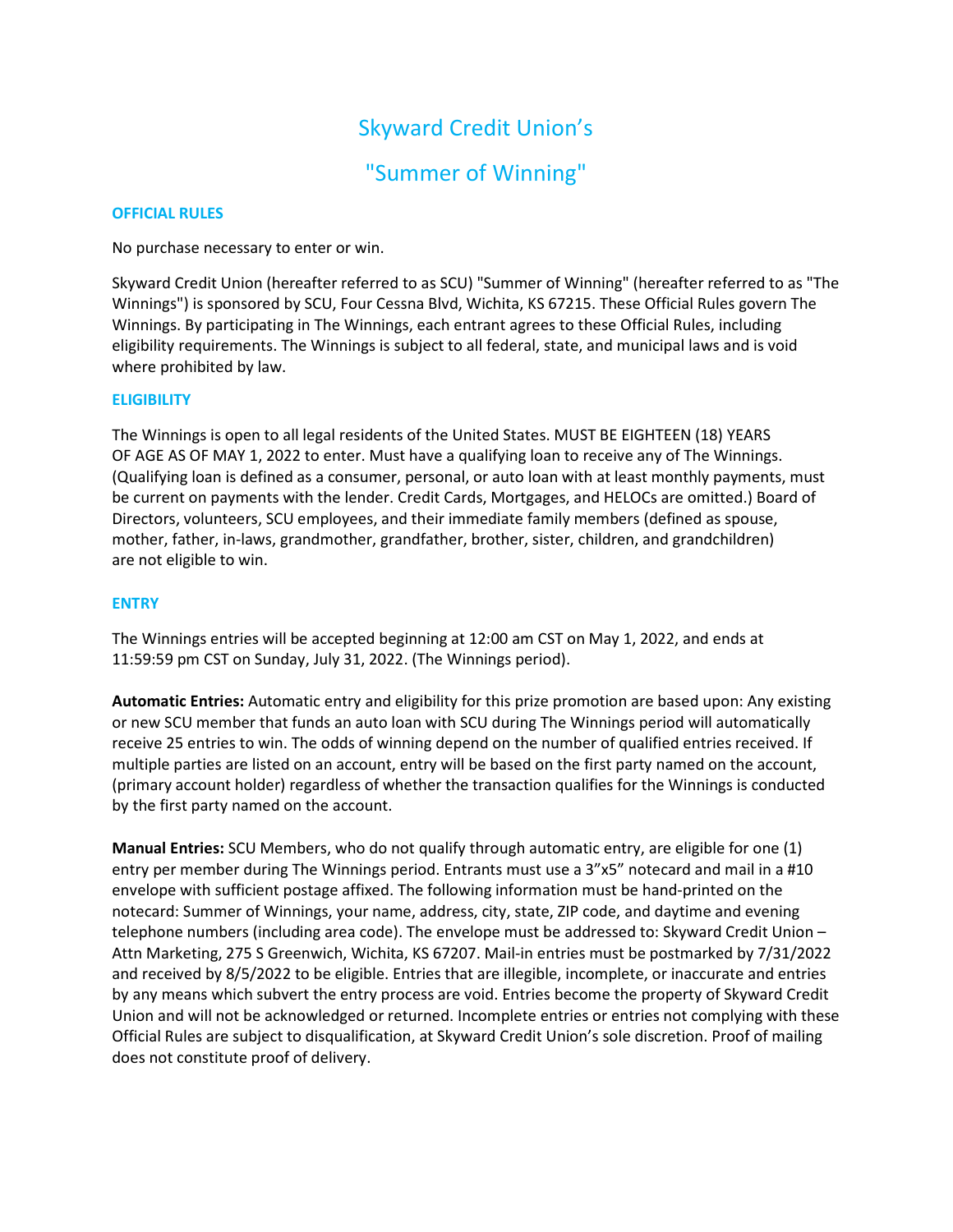#### PRIZES

For the month of May: SCU will award ten (10) gas cards with the monetary value of \$500. The odds of winning depend on the number of qualified entries received. Prizes are non-transferable and cannot be exchanged for any other prize.

For the month of June: SCU will award a total of one (1) prize, with a maximum monetary value of \$5,000.00, which is approximately \$416.66 per month for twelve (12) consecutive months. The odds of winning depend on the number of qualified entries received. The Winnings is twelve (12) consecutive monthly loan payments under the existing loan agreement for the winning entry. The term "payment" means the regularly scheduled monthly payment as disclosed in the prize recipient's financing contract due to SCU, in connection with SCU's financing for the purchase of the prize recipient's loan for a car, truck, or other personal motor vehicle for on-road use, excluding, but not limited to, any amounts with respect to a security deposit, excessive wear, default charges, mileage fees, early termination fee, gap insurance, credit life insurance, credit disability insurance and/or a purchase option, Consumer or Personal Loans. The odds of winning depend on the number of qualified entries received. Loan status must be in good standing and current, with SCU. The prize amount will vary based on the monthly financing statement submitted by the recipient upon claiming the prize. The amount of the prize shall be the current minimum amount due as indicated on the monthly financing statement up to \$416.66 per month for 12 months. If the recipient's minimum amount due exceeds \$416.66 per month, the amount of the prize will remain \$416.66 per month. If the recipient's minimum monthly amount due is less than \$416.66 per month, the amount of the prize will be equal to the minimum amount due as indicated on the monthly financing statement. The Winnings will be in the form of twelve (12) consecutive monthly payments on a qualified loan via transfer to the recipients' loan account. Prizes are non-transferable and cannot be exchanged for any other prize. In the event the loan pays off before the twelve (12) monthly payments are made, the remaining monthly payments will be forfeited.

For the month of July: One (1) \$5,000 prize will be awarded for the Summer of Winnings. Prize will be deposited in the member share account. The odds of winning depend on the number of qualified entries received. All prizes are subject to change throughout The Winnings Period. Prizes are not transferable. Prizes may not be substituted.

#### PRIZE CONDITIONS

All federal, state, or other tax liabilities (including income taxes) arising from this drawing will be the sole responsibility of the winner. Each winner must provide the Credit Union with valid identification before any prize will be awarded. Except where prohibited by law, the winner's entry and acceptance of the prize constitutes permission for the Contest entitles to use said winner's name, photograph, likeness, statements, biographical information, and voice, in all forms of media without further compensation. If we in our sole discretion determine that you have engaged in abuse, misuse, or gaming in connection with this offer in any way or that you intend to do so, we may not credit The Winnings to, we may freeze The Winnings to, or we may take away The Winnings from your account.

#### DRAWING AND NOTIFICATION

 There will be 3 drawings during the contest period. The drawings will be held after the close of business on or about the following dates: 6/10/2022, 7/10/2022, and 8/10/2022. In the drawing, the winner will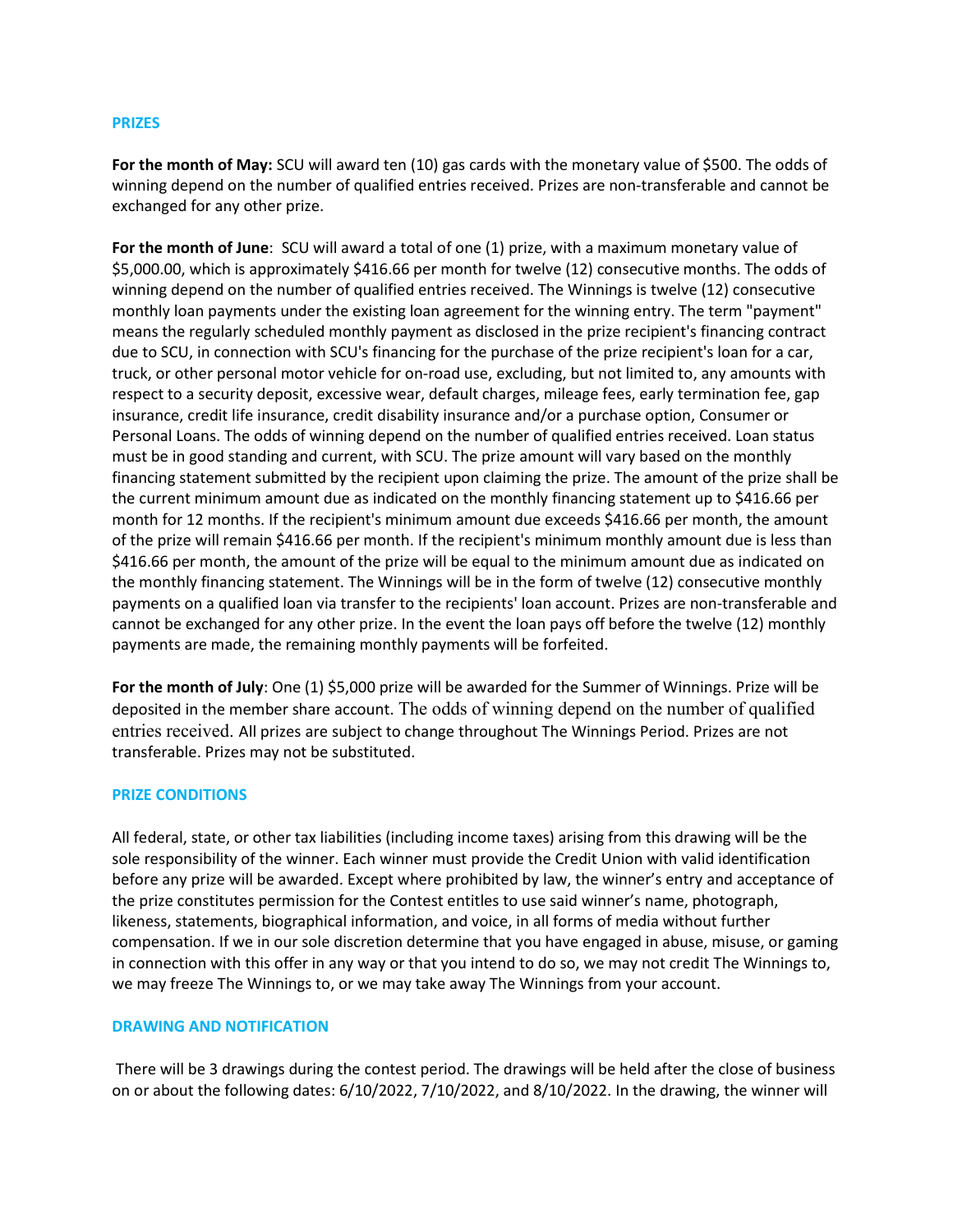be randomly selected from eligible entries. Odds of winning a prize depend on the number of eligible entries received. Winners will be notified by phone. If a potential winner cannot be reached within three (3) business days from first notification attempt, then such person shall be disqualified, and an alternate winner will be chosen randomly from the eligible pool. All prizes will be awarded. If any notification attempt or prize delivery fails or is returned for any reason, such potential winner may forfeit the prize.

In the event The Winnings is compromised or becomes technically corrupted in any way, SCU reserves the right to cancel, terminate, or suspend the Winnings and in such event, to select the recipient for the prize by random from among all valid entries, up to such time of cancellation, termination, or suspension. Entrants agree to be bound by these Official Rules.

## CONTEST CONDITIONS

This Contest is subject to all applicable federal, state, and local laws. By participating entrants agree to be bound by these Official Rules and the decision of the sponsor and waive any right to claim ambiguity in the Contest or these Official Rules. Sponsor may prohibit an entrant from participating in the Contest or winning a prize if, at its sole discretion, it determines that said entrant is attempting to undermine the legitimate operation of the Contest by cheating, deception or unfair playing practices or intending to annoy, abuse, threaten or harass any other entrants or sponsor representatives. If for any reason this Contest is not capable of running as planned, including, but not limited to, tampering, unauthorized intervention, fraud, or any other causes beyond the reasonable control of the sponsor which corrupt or affect the administration, security, fairness, integrity or proper conduct of the promotion, then the sponsor reserves the right at its sole discretion to discontinue the Summer of Winnings. Any person attempting to defraud or in any way tamper with the Contest will be ineligible for prizes and may be prosecuted to the full extent of the law.

## LIMITATIONS OF LIABILITY

Winner and entrants agree to release, discharge, indemnify and hold harmless the Contest Entities and each of their respective officers, directors, employees, representatives and agents from and against any claims made by the winner, entrants or any other third parties related in any way to the operation of this Contest, as well as any other claims, damages or liability due to any injuries, damages or losses (whether alleged, threatened, or actual) to any person (including death) or property of any kind resulting in whole or in part, directly or indirectly, from acceptance possession, misuse or use of any prize or participation in any Contest-related activity or participation in this Contest.

## RULES / WINNER INFORMATION

To receive winner list after completion of the promotion or an additional copy of these Official Rules, send a self-addressed, stamped envelope to: Skyward Credit Union Summer of Winnings, PO Box 771069, Wichita, KS 67277-1069. Please specify "Rules" or "Winner Info". Winner information will be available after 09/01/2021.

## **SPONSOR**

Skyward Credit Union, PO Box 771069, Wichita, KS 67277-1069.